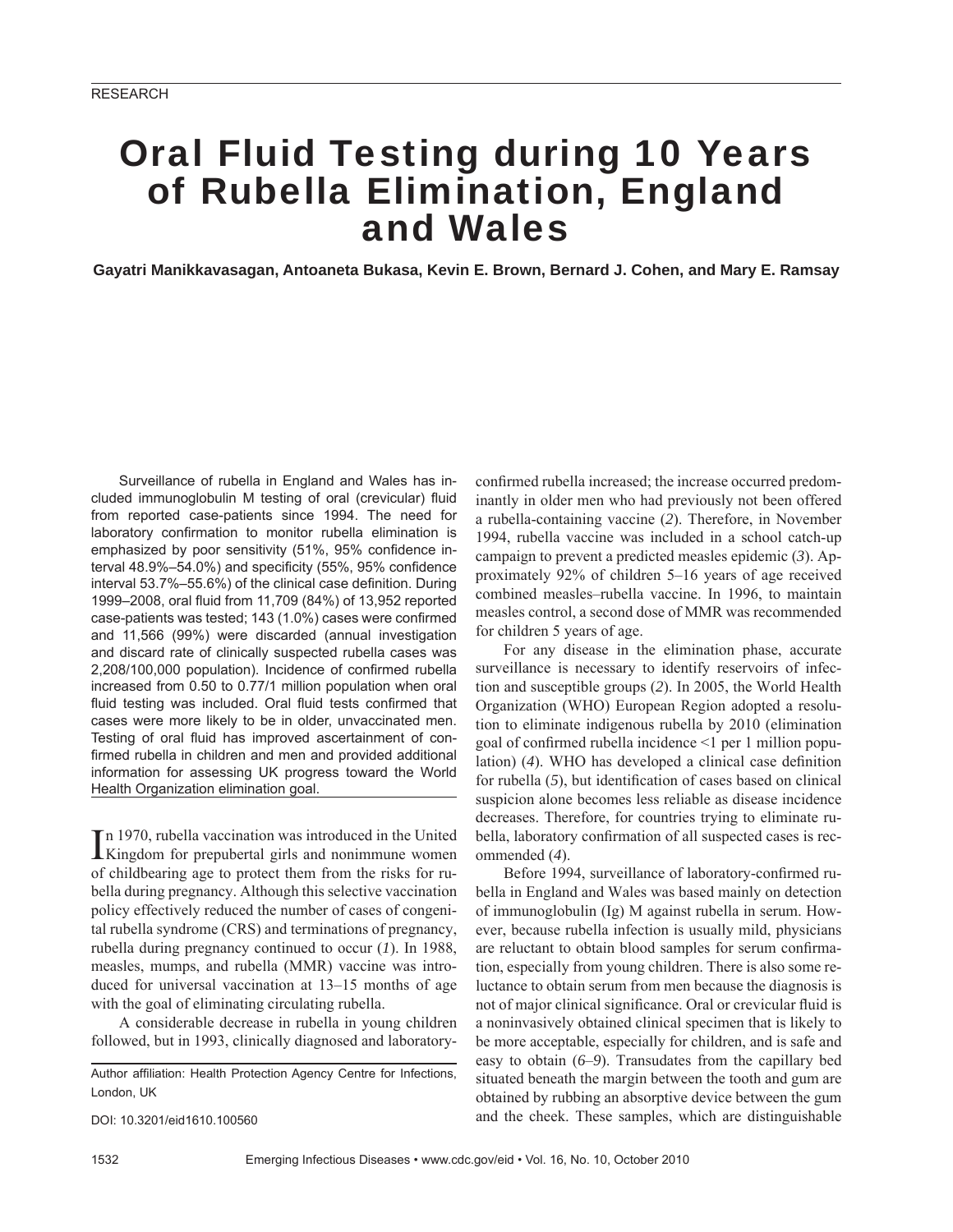from saliva samples, contain mucosal cells that enable detection of the rubella virus by PCR. Methods for obtaining, extracting, and storing oral fluid samples are well established  $(7,10-13)$ . Detection of rubella IgM in oral fluid has been validated and shown to be ≈90% sensitive and 99% specific compared with detection in serum (2). Samples are also suitable for genome detection (*14*,*15*). Therefore, since late 1994, the enhanced surveillance program in England and Wales has relied on oral fluid testing to provide laboratory confirmation for clinically diagnosed cases of measles, mumps, and rubella (however, serum testing is still recommended for confirmation of infection during pregnancy).

An additional increase in rubella incidence occurred during 1995–1998. Reports of rubella peaked in 1996 (a total of 9,081 clinically diagnosed cases were reported) (*16*). This situation offered an opportunity to evaluate the sensitivity and specificity of the WHO clinical case definition for rubella. In addition, we describe the added value of oral fluid testing during the subsequent 10 years of rubella elimination (1999–2008).

### **Methods**

Since 1988, physicians in England and Wales have been required by law to report clinically suspected cases of rubella to the proper officer at the local health authority (usually a public health consultant in a Health Protection Unit [HPU]). Since late 1994, when a report is received, the HPU sends an oral fluid kit to the primary-care physician or patient for confirmatory testing. The kit is then returned by prepaid envelope to the Virus Reference Department at the Health Protection Agency Centre for Infections, for analysis. A request form contains vaccination history and, until July 2003, some brief clinical features (presence of a rash, fever, conjunctivitis, cough, and lymphadenopathy [type not specified]). Oral fluid testing was also used to test cases that were not formally reported as part of outbreaks in 3 universities associated with imported virus from Greece in 1999 (*17*). A similar process is used for measles (and mumps) (*18*,*19*). If there is a strong clinical or epidemiologic suspicion of rubella in samples tested for measles and for measles in samples tested for rubella, dual testing is performed.

Oral (crevicular) fluid specimens, obtained by wiping a specially designed sponge swab (oral test kit [Oracol; Malvern Medical Developments, Worcester, UK]) around the gum margins, were tested for rubella-specific IgM initially by using a solid-phase IgM–antibody capture radioimmunoassay (*20*). After 2002, an in-house assay for rubella IgG was introduced (*21*), and after 2003, all samples taken within 1 week after symptom onset that were negative for rubella IgM and rubella IgG were tested by reverse transcription–PCR for rubella virus (*14*). In 2006, the rubella solid-phase IgM–antibody capture radioimmunoassay was replaced by a commercial enzyme immunoassay (*22*).

Oral Fluid Testing and Rubella, England and Wales

Results of testing were sent to the reporting physician, and copies were sent to the relevant HPU. Confirmed cases were defined as samples positive for rubella-specific IgM in oral fluid or detection of rubella virus genome by PCR in persons without a history of receipt of rubella vaccine in the previous 6 weeks. These cases were reconciled with confirmed rubella infections (positive for rubella IgM in serum) reported to the Health Protection Agency Centre for Infections, from laboratories in England and Wales, and duplicates are removed. Since 1999, residual samples from cases reported by local laboratories are requested to be sent to the national reference laboratory for confirmation by an alternative IgM assay (with or without avidity testing) (*23*). Cases with negative results for the second IgM test or with high avidity are then excluded from the confirmed total. Further details (including travel and contact history) are requested, and vaccination status is checked for all confirmed case-patients.

Data obtained during January 1995–July 2003 were analyzed to estimate the sensitivity and specificity of a clinical case definition. The WHO definition of a case of rubella is a generalized maculopapular rash and fever and arthralgia/arthritis or cervical, suboccipital, or postauricular lymphadenopathy (*5*). Because information for arthritis was not routinely obtained, the accuracy of a modified case definition based on rash, fever, and lymphadenopathy was calculated against the standard of presence or absence of rubella-specific IgM in an oral fluid sample. The sensitivity, specificity, and positive predictive value were compared by patient age, sex, and year of report.

Data obtained during January 1999–December 2008 from 3 sources (clinically reported cases, confirmation in oral fluid samples, and laboratory reports) were then compared with respect to age, sex, vaccination status, and region. Rates were calculated by using 2001 population estimates from the Office for National Statistics. The incidence rate for cases confirmed positive by oral fluid was adjusted for the proportion of reported cases tested in each region and compared with the rate from laboratory reports alone. All analyses were conducted by using Stata/SE version 9.2 (StataCorp LP, College Station, TX, USA). Proportions were compared by using the  $\chi^2$  test.

## **Results**

#### **Accuracy of Clinical Case Definition**

During January 1995–July 2003, of 29,825 reported case-patients, oral fluid from  $17,042$  (57%) was tested for IgM; complete clinical information was obtained for 12,220  $(72%)$  patients who submitted oral fluid samples. The overall sensitivity of the clinical case definition of maculopapular rash and fever and lymphadenopathy was 51%  $(95\%$  confidence interval  $48.9\% - 54.0\%$  and the specific-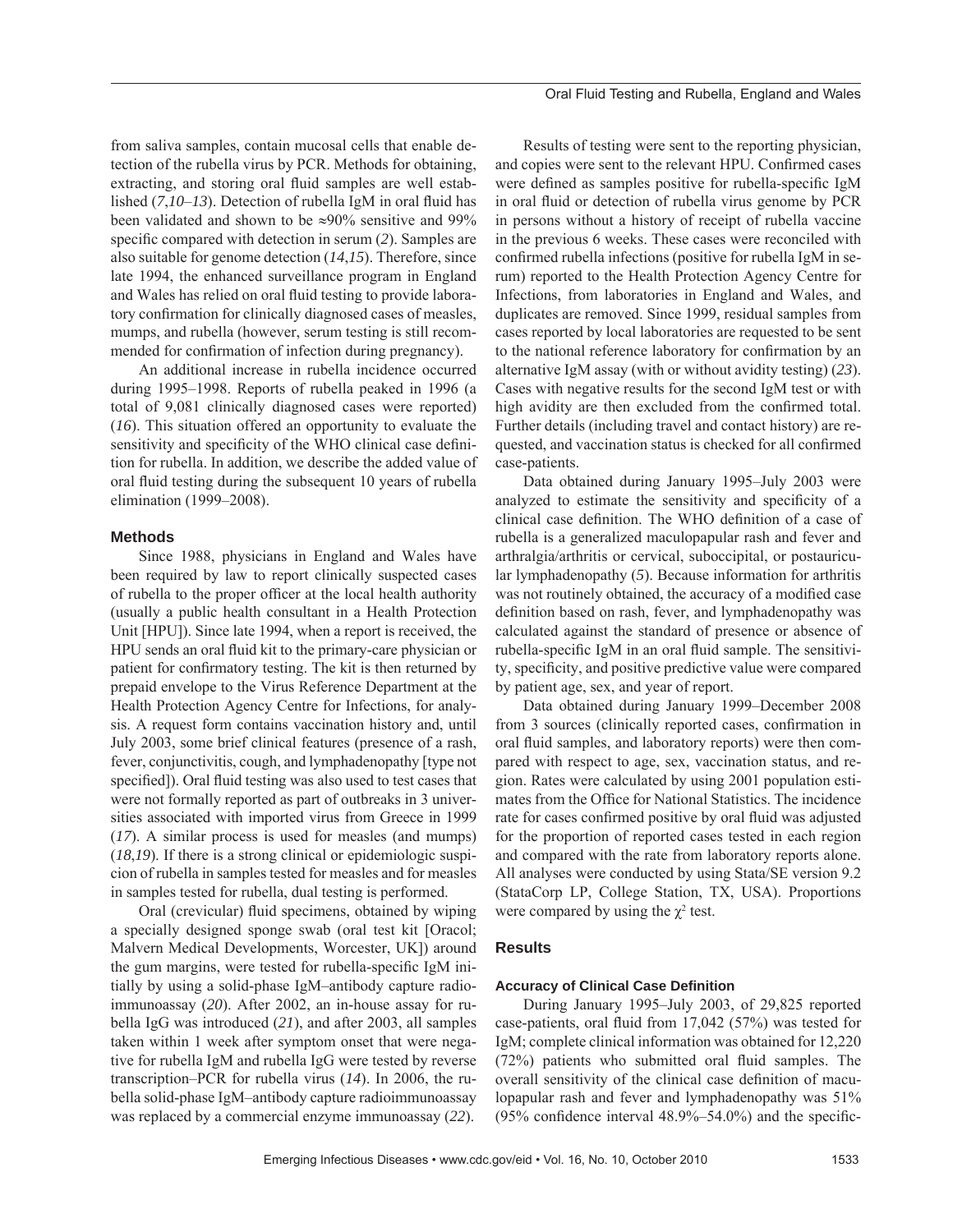## RESEARCH

ity was  $55\%$  (95% confidence interval  $53.7\%$ – $55.6\%$ ). The sensitivity and specificity of this case definition did not show significant variation by age, sex, and year of reporting (Table 1). However, the positive predictive value was significantly higher for persons  $\geq$ 15 years of age (71% for persons 15–24 years of age compared with 1% for persons 5–9 years of age), for men (21% compared with 5% for women), and during the 1995–1998 epidemic period (20% compared with 1% in January 1999–July 2003).

#### **Enhanced Surveillance, 1999–2008**

During 1999–2008, a total of 13,952 clinically suspected rubella cases were reported, and the number of cases per year  $(1,000-2,000)$  remained stable (Figure). Oral fluid was tested for  $11,709$  (84%) case-patients; 143 (1.0%) positive results were confirmed, and 11,566 (99%) of the results were discarded (Table 2) This finding is equivalent to an annual investigation and discard rate of 2,208 clinically suspected rubella cases per 100,000 population. Over the 10-year period, the proportion of confirmed cases for which oral fluid was tested increased from 39% (49/127) in 1999 to 49% (16/33) in 2008. The annual number of cases confirmed positive by oral fluid test remained <30 (Figure). The proportion of cases with a confirmatory test result has decreased since 1999 and remained  $\langle 2\%,$  except for a temporary increase in 2007 to 2.8%. During the 10-year period, 263 additional cases were confirmed by serum testing, resulting in 406 confirmed cases compared with 13,952 clinically diagnosed cases. Because laboratories in England and Wales report only cases that were confirmed positive, the number of additional cases tested and results discarded after serum testing alone is not known.

The age and sex distribution of case-patients reported from each surveillance source differed markedly (Table 2). The proportion of reported cases for which oral fluid was tested was higher for children <15 years of age (10,763/12,588 [86%]) than for persons  $\geq$ 15 years (717/1,242 [58%]).

However, cases in children  $\leq 15$  years of age were significantly less likely to be confirmed positive by oral fluid testing than were cases in persons  $\geq$ 15 years of age (54/10,763) [0.5%] vs. 89/717 [12%];  $p = 0.0001$ ). Adults represented the largest proportion of all serum-confirmed case-patients during the 10-year period. However, a higher proportion of cases for which oral fluid was tested were in children  $\leq 15$ years of age than cases confirmed by serum testing  $(54/89)$ [61%] vs. 52/209 [25%], respectively;  $p = 0.0001$ ).

Reports of rubella showed an approximately equal sex distribution among persons <15 years of age but showed a slight preponderance of female patients among adults (Table 2). The proportion of reported cases for which oral fluid was tested did not differ by sex  $(6,084/7,211$  [84%] male patients and 5,521/6,644 [83%] female patients). The proportion of cases confirmed positive by oral fluid testing was similar for boys and girls <15 years of age but significantly higher for men than for women  $(63/265)$  [24%] vs. 26/442 [5.9%];  $p = 0.0001$ ). Cases confirmed by serum testing showed an equal sex distribution, whereas cases confirmed by oral fluid testing showed a predominance of male patients (125/253 [49%] and 92/141 [65%] male patients among serum-confirmed and oral fluid-confirmed cases, respectively;  $p = 0.002$ ).

Data sources also differed with respect to vaccination status. The proportion of reported cases that could be confirmed as rubella was almost  $7\times$  higher for unvaccinated than for vaccinated persons (128/6,543 [2.0%] and 15/5,122 [0.3%], respectively; p<0.0002). However, the absolute difference varied with age. Although a small but significant difference occurred between unvaccinated and vaccinated children  $\leq$ 5 years of age (40/5,515 [0.7%] and  $5/3,007$  [0.2%], respectively;  $p = 0.0007$ ), the difference was much larger in persons 15–24 years of age (46/150 [31%] and 2/171 [1.2%], respectively; p<0.0001).

Regional distribution varied by data source (Table 3).

| Table 1. Accuracy of World Health Organization–modified clinical case definition for rubella, England and Wales, 1999–2008* |                     |                             |                     |                             |                   |  |  |  |  |
|-----------------------------------------------------------------------------------------------------------------------------|---------------------|-----------------------------|---------------------|-----------------------------|-------------------|--|--|--|--|
|                                                                                                                             |                     |                             |                     | Positive predictive value   |                   |  |  |  |  |
| No. positive/<br>no. tested                                                                                                 | % (95% CI)          | No. positive/<br>no. tested | % (95% CI)          | No. positive/<br>no. tested | % (95% CI)        |  |  |  |  |
|                                                                                                                             |                     |                             |                     |                             |                   |  |  |  |  |
| 22/37                                                                                                                       | 59.5 (43.6-75.3)    | 1.467/2.804                 | $52.3(50.5 - 54.2)$ | 22/1,359                    | $1.6(1.0 - 2.3)$  |  |  |  |  |
| 34/75                                                                                                                       | 45.3 (34.1-56.6)    | 2,303/4,522                 | $50.9(49.5 - 52.4)$ | 34/2,253                    | $1.5(1.0-2.0)$    |  |  |  |  |
| 7/11                                                                                                                        | 63.6 (35.2-92.1)    | 1,006/1,640                 | $61.3(59.0 - 63.7)$ | 7/641                       | $1.1(0.3 - 1.9)$  |  |  |  |  |
| 10/32                                                                                                                       | $31.3(15.2 - 47.3)$ | 298/426                     | 70.0 (65.6-74.3)    | 10/138                      | $7.2(2.9 - 11.6)$ |  |  |  |  |
| 433/871                                                                                                                     | 49.7 (46.4–53.0)    | 281/462                     | $60.8(56.4 - 65.3)$ | 433/614                     | 70.5 (66.9-74.1)  |  |  |  |  |
| 256/455                                                                                                                     | 56.3 (51.7-60.8)    | 257/439                     | 58.5 (53.9-63.2)    | 256/438                     | 58.4 (53.8-63.1)  |  |  |  |  |
|                                                                                                                             |                     |                             |                     |                             |                   |  |  |  |  |
| 649/1,278                                                                                                                   | $50.8(48.0 - 53.5)$ | 2,877/5,326                 | $54.0(52.7 - 55.4)$ | 649/3,098                   | 20.9 (19.5-22.4)  |  |  |  |  |
| 112/202                                                                                                                     | 55.4 (48.6-62.3)    | 2,744/4,954                 | 55.3 (54.0-56.8)    | 112/2,322                   | $4.8(3.95 - 5.7)$ |  |  |  |  |
|                                                                                                                             |                     |                             |                     |                             |                   |  |  |  |  |
| 743/1,435                                                                                                                   | $51.8(49.2 - 54.4)$ | 3,630/6,677                 | 54.4 (53.2-55.6)    | 743/3,790                   | 19.6 (18.3-20.9)  |  |  |  |  |
| 18/46                                                                                                                       | 39.1 (25.0-53.2)    | 1,983/3,616                 | 54.8 (53.2-56.5)    | 18/1,651                    | $1.1(0.6-1.6)$    |  |  |  |  |
|                                                                                                                             |                     | Sensitivity                 |                     | Specificity                 |                   |  |  |  |  |

\*CI, confidence interval.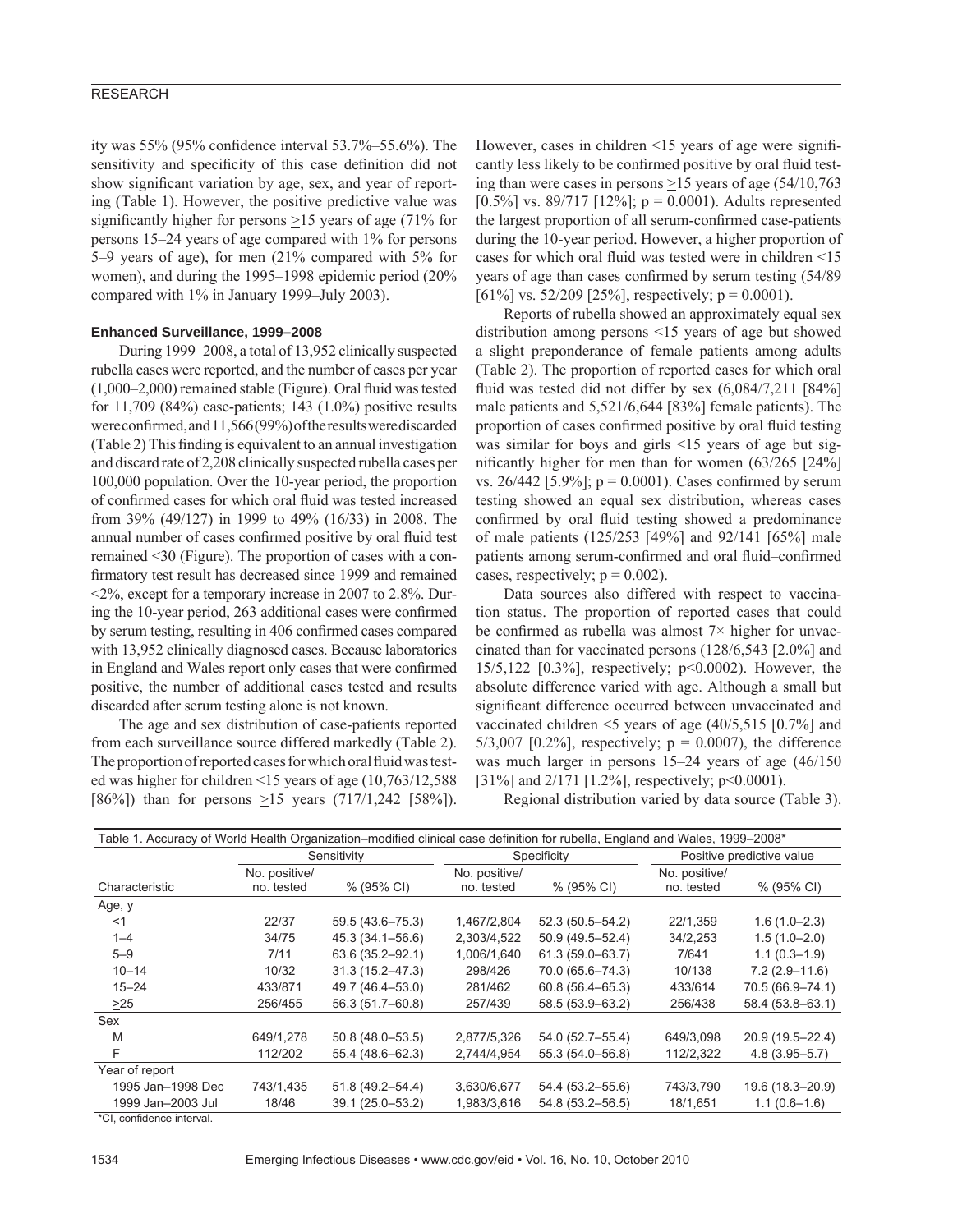

Figure. Number of rubella cases reported, number of oral (crevicular) fluid tests performed, and proportion of reported cases confirmed by oral fluid testing, England and Wales, 1999–2008.

The annual incidence based on reported cases was highest in the North East region and lowest in Wales, whereas the annual incidence based on laboratory reports of serum confirmation was highest in London. Incidence based on oral fluid test results also differed, even after adjustment for the proportion of reported cases tested. The estimated overall incidence of confirmed rubella increased by 54% (from 0.50 cases/1 million population to 0.77 cases/1 million population) when data for oral fluid testing were included. Oral fluid data also changed the ranking of regions; the Eastern region overtook London in reporting the highest overall incidence. Although the West Midlands and Yorkshire and Humberside regions reported the lowest incidence on the basis of serum testing alone, after oral fluid testing was included, the East Midlands region reported the lowest overall incidence.

## **Discussion**

Before vaccination was introduced, epidemics of rubella occurred regularly and caused mild rash illness, predominantly in children. In 1970, introduction of a selective vaccination policy in the United Kingdom aimed to reduce the risk for infection in early pregnancy and the risk for fetal death and CRS. Despite the success of the selective policy, MMR was adopted into the routine childhood vaccination schedule to eliminate circulating rubella and to further reduce the risk for CRS.

Since 1988, a clinical diagnosis of rubella has been reportable by registered medical practitioners in England and Wales under the statutory Notification of Infectious Diseases; there is no case definition. When an infection is commonly occurring in an area, the positive predictive value of a clinical diagnosis may be sufficient for accurate surveillance (*24*). However, because rubella has become less common, an increasing proportion of reported cases are likely to be caused by other infections that have similar clinical manifestations. The rash of rubella may be temporary and can resemble the rash caused by other viruses. For example, infection with parvovirus B19, human herpesvirus 6 (roseola infantum), and human herpesvirus 7 all involve rash and fever and may be misdiagnosed as rubella (*25*,*26*).

We have confirmed the low sensitivity and specificity of the clinical case definition and that this definition is not affected by age, sex, and period of reporting. Despite some missing clinical information and the absence of information about arthralgia, this finding suggests that the WHO clinical case definition is not sufficiently accurate for surveillance in the postvaccine era. This finding also emphasizes the need to have laboratory confirmation of all clinically diagnosed cases to accurately monitor rubella elimination (*27*).

Over the 10-year period of elimination, only  $\approx$ 1 of 100 persons reported with clinically diagnosed rubella and who underwent oral fluid testing had confirmed cases. In addition, reported cases differed from laboratory-confirmed cases with respect to patient age, sex, vaccination status, and geographic distribution. We have therefore shown that surveillance based only on clinical reports would substantially overestimate the true incidence of rubella, particularly in children, and therefore give a misleading epidemiologic picture. Furthermore, we have shown that testing of oral fluid is acceptable in the United Kingdom and can be used to augment routine serologic diagnosis. Approximately one third of confirmed rubella cases were diagnosed by testing of oral fluid, which improved ascertainment of confirmed infections in children and men. In addition, by using

| Table 2. Reported and confirmed rubella cases in enhanced surveillance program, England and Wales, 1999–2008* |                   |        |     |               |        |                                                           |               |                  |        |                                                    |            |               |  |
|---------------------------------------------------------------------------------------------------------------|-------------------|--------|-----|---------------|--------|-----------------------------------------------------------|---------------|------------------|--------|----------------------------------------------------|------------|---------------|--|
|                                                                                                               | Total no. reports |        |     |               |        | No. cases confirmed by oral<br>(crevicular) fluid testing |               |                  |        | No. additional cases confirmed by<br>serum testing |            |               |  |
| Age, y                                                                                                        | M                 |        | UNK | [otal no. (%) | M      |                                                           | UNK           | Total no. $(\%)$ | M      | F                                                  | <b>UNK</b> | Total no. (%) |  |
| $<$ 1                                                                                                         | 1.823             | 1.674  | 23  | 3,520(25.0)   | 10     | 10                                                        |               | 21(15.0)         | 4      |                                                    |            | 7(2.7)        |  |
| $1 - 4$                                                                                                       | 3.406             | 2,882  | 37  | 6,325(45.0)   | 14     | 9                                                         |               | 24 (17.0)        | 19     | 10                                                 |            | 30(11.0)      |  |
| $5 - 9$                                                                                                       | 1.083             | 1.005  | 14  | 2,102(15.0)   |        |                                                           | 0             | 5(3.5)           |        | 2                                                  | 0          | 4(1.5)        |  |
| $10 - 14$                                                                                                     | 339               | 298    | 4   | 641 (4.6)     |        |                                                           | 0             | 4(0.3)           |        | 3                                                  |            | 11(4.2)       |  |
| >15                                                                                                           | 506               | 729    |     | 1,242(8.9)    | 63     | 26                                                        | 0             | 89 (62.0)        | 93     | 109                                                |            | 209 (79.0)    |  |
| <b>UNK</b>                                                                                                    | 54                | 56     | 12  | 122           | 0      | 0                                                         | 0             |                  | 0      | 2                                                  | $\Omega$   |               |  |
| Total no.                                                                                                     | 7.211             | 6.644  | 97  | 13.952        | 92     | 49                                                        | $\mathcal{P}$ | 143              | 125    | 128                                                | 10         | 263           |  |
| $(\% )$<br>1.1.1.1.1.7                                                                                        | (52.0)            | (48.0) |     |               | (64.0) | (34.0)                                                    |               |                  | (48.0) | (48.0)                                             |            |               |  |

\*UNK, unknown.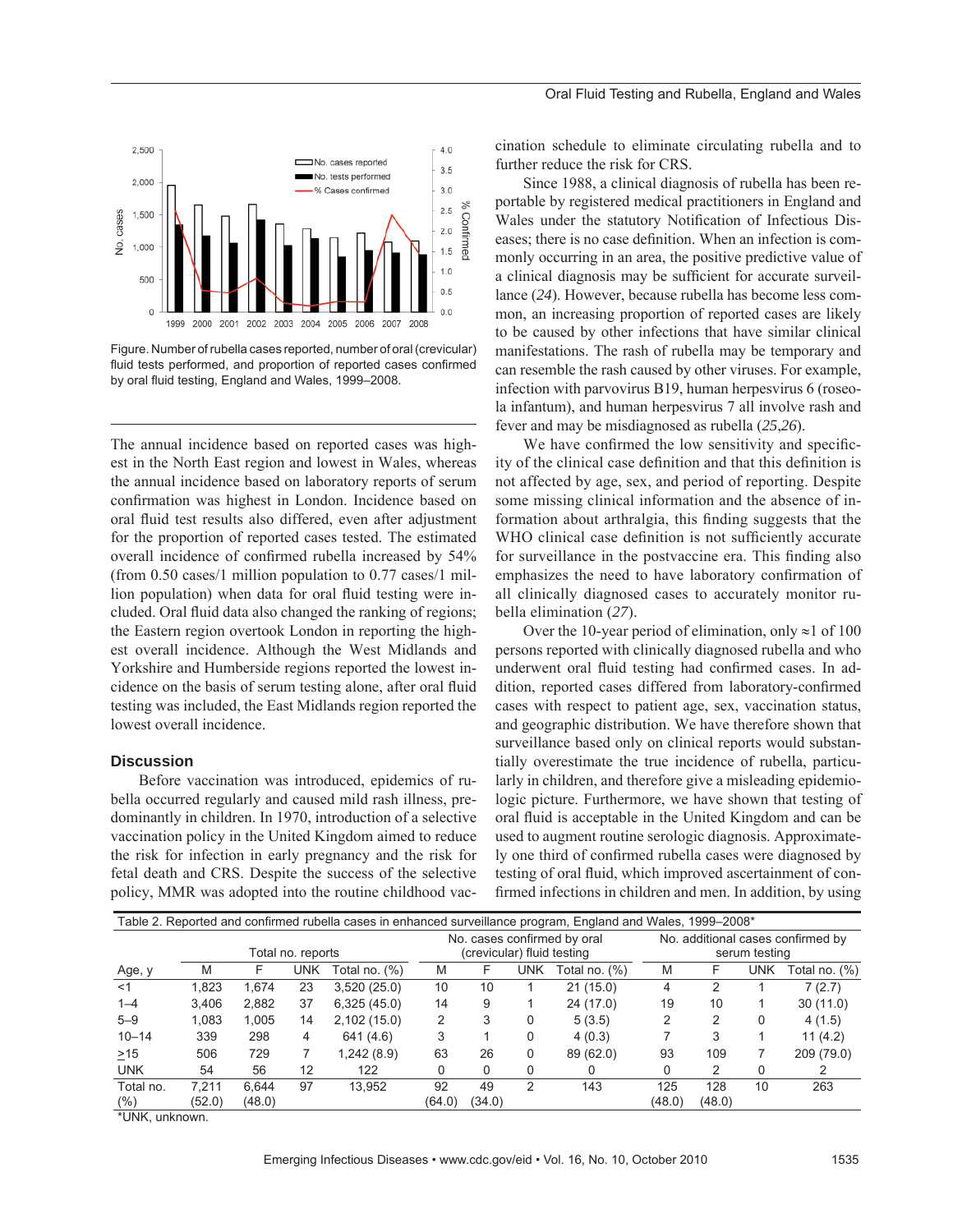## RESEARCH

|                             | No.               | Incidence             | No. oral fluid              | No. cases                          | No. cases                     | Annual incidence of confirmed cases* |                               |       |
|-----------------------------|-------------------|-----------------------|-----------------------------|------------------------------------|-------------------------------|--------------------------------------|-------------------------------|-------|
| Region                      | reported<br>cases | of reported<br>cases* | tests (% total)<br>reports) | confirmed by<br>oral fluid testing | confirmed by<br>serum testing | Confirmed by oral<br>fluid testing+  | Confirmed by<br>serum testing | Total |
| East Midlands               | 1,336             | 319                   | 1,065(80)                   | 3                                  | 9                             | 0.09                                 | 0.21                          | 0.29  |
| Eastern                     | 1,212             | 224                   | 1,232 (102)‡                | 44                                 | 32                            | 0.80                                 | 0.59                          | 1.41  |
| London                      | 1.653             | 226                   | 1,452 (88)                  | 32                                 | 67                            | 0.67                                 | 0.92                          | 1.35  |
| North East                  | 840               | 331                   | 574 (68)                    | 0                                  | 12                            | 0.00                                 | 0.47                          | 0.47  |
| North West                  | 1,662             | 245                   | 1,505(91)                   | 12                                 | 13                            | 0.25                                 | 0.19                          | 0.37  |
| South East                  | 2,363             | 295                   | 2,350 (99)                  | 18                                 | 48                            | 0.34                                 | 0.60                          | 0.82  |
| South West                  | 1.109             | 224                   | 857 (77)                    | 13                                 | 40                            | 0.31                                 | 0.81                          | 1.07  |
| <b>West Midlands</b>        | 1,235             | 234                   | 821 (66)                    | 12                                 | 10                            | 0.33                                 | 0.19                          | 0.42  |
| Wales                       | 639               | 220                   | 518(81)                     |                                    | 10                            | 0.02                                 | 0.34                          | 0.38  |
| Yorkshire and<br>Humberside | 1,903             | 382                   | 1,260(66)                   | 7                                  | 22                            | 0.20                                 | 0.44                          | 0.58  |
| Not specified               |                   |                       | 75                          |                                    | $\Omega$                      |                                      |                               |       |
| Total                       | 13,952            | 266                   | 11,709 (84)                 | 143                                | 263                           | 0.31                                 | 0.50                          | 0.77  |

Table 3. Regional variation in rubella reports by oral (crevicular) fluid testing and confirmed cases from oral fluid and serum, England and Wales, 1999–2008

\*Incidence per 1 million population. Annual incidence calculated by using 2001 census population figures.

†Adjusted for proportion of cases tested.

‡Several oral fluid tests were conducted for cases that were not formally reported during university outbreaks in 3 regions in 1999, including the South West, Eastern, and North West regions (*17*).

PCR, we obtained genotype information on 12 samples that would have otherwise not been available.

Currently, there is only 1 commercial assay for testing rubella IgM in oral fluid, and this assay does not have an In Vitro Diagnostics license, thus limiting its use in some countries. However, in many regions, WHO is evaluating this assay as a tool for surveillance of infection (*28*; K. Brown, pers. comm.) Although the UK system relies upon a well-organized postal service, alternative approaches for delivering and receiving specimens directly from the patient's home or family practice may be required in other countries considering the use of oral fluid.

In addition to antibody testing, oral fluid can be used for rubella RNA detection in samples obtained early during infection (*13*) and for genotyping and molecular epidemiologic studies  $(14,15)$ . Tests for detecting rubella-specific IgM and RNA in oral fluid samples are also suitable for confirming a diagnosis of CRS (11). The same system is also being used to monitor measles and mumps incidence and to inform MMR vaccine policy in England and Wales (*18*,*19*,*29*,*30*).

Oral fluid testing can also be used to evaluate the completeness of rubella surveillance. Since 1999, the number of reports of rubella and oral fluid tests performed annually has remained constant, and the proportion of cases tested has remained high. When combined with a low rate of confirmation, including cases diagnosed as clinical rubella, in a country with free universal access to high-quality primarycare physicians, this finding suggests that surveillance of confirmed rubella is nearly complete in England and Wales. Despite this suggestion, annual incidence of confirmed rubella remains <1 per 1 million population, which is the goal for elimination (*4*).

In recently published surveillance guidelines, WHO has recommended IgM detection, which can be performed with serum and oral fluid  $(31)$ . These guidelines also describe performance indicators to assess the quality of national surveillance systems in the elimination phase. These indicators include a laboratory investigation rate (proportion of clinically suspected cases with adequate specimens for IgM testing) >80% and a detection rate for the number of clinically suspected rubella cases investigated and discarded by laboratory testing  $\geq$ 2/100,000 population/year. Data from the enhanced surveillance program show that for ≈84% of reported cases, oral fluid was tested, and results for 2,208 clinically suspected rubella cases per 100,000 population were investigated and discarded. This high discard rate would be feasible only with noninvasive testing and contributes to the high quality of the UK enhanced surveillance program. Information about the low rate of rubella supplements surveillance that confirms that CRS incidence in the United Kingdom was 0.14/100,000 live-born infants in 2007 (*32*), which was far below the WHO elimination goal of 1/100,000 live-born infants (*4*).

We confirmed that a clinical case definition alone is not sufficiently specific for surveillance of rubella in the elimination era and that laboratory confirmation by testing serum samples is biased and incomplete. Since 1999, a substantial proportion of confirmed cases of rubella identified through the enhanced surveillance scheme have occurred in unvaccinated men. With the availability of oral fluid testing, a high number and high proportion of suspected cases have been tested. However, numbers of confirmed rubella cases in children remain low, which is consistent with high levels of vaccine coverage and low levels of susceptibility in this younger age group (33). The enhanced oral fluid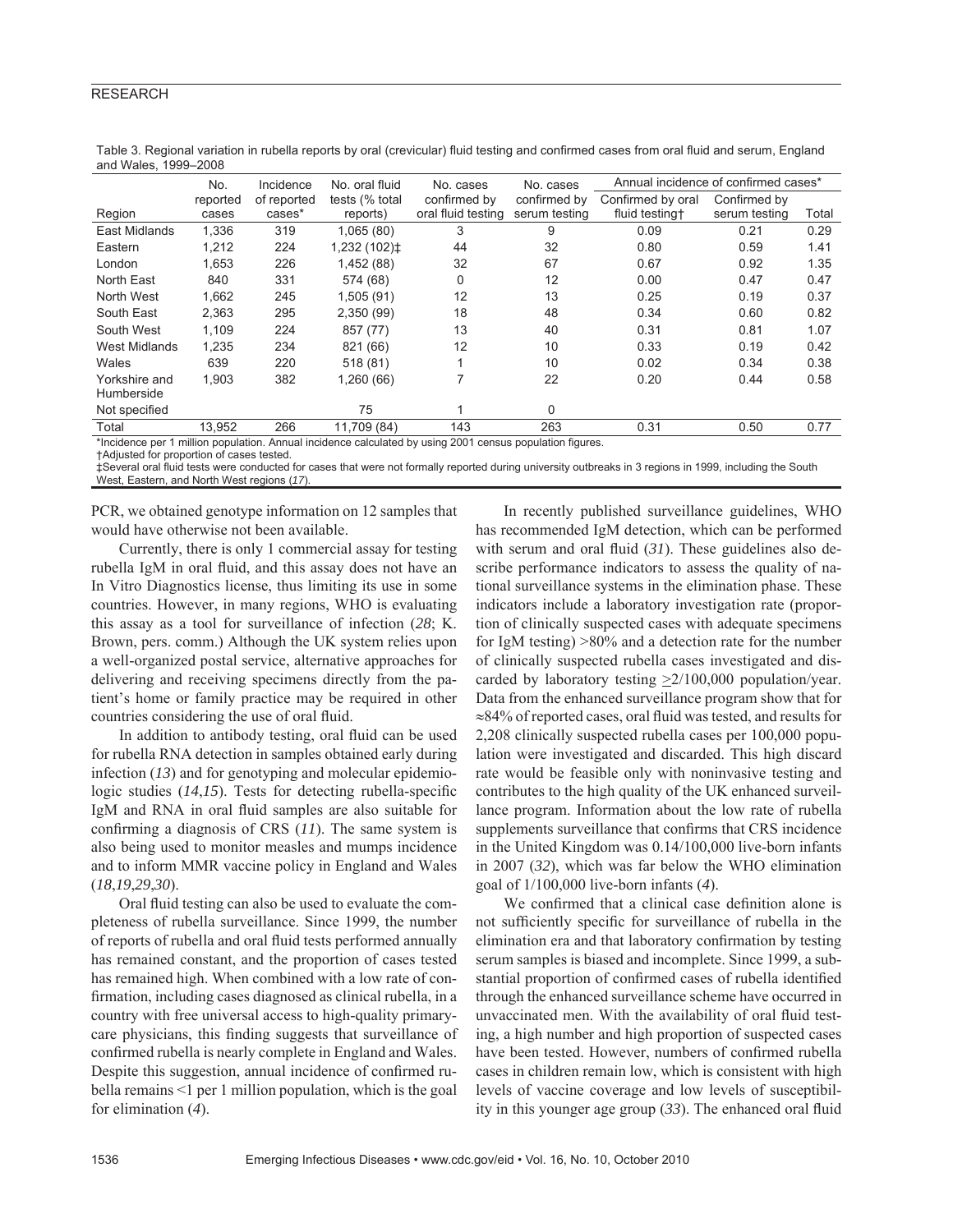#### Oral Fluid Testing and Rubella, England and Wales

surveillance system has proven valuable for accurately assessing progress toward achieving the WHO goal of eliminating circulating rubella and CRS from the population of England and Wales.

#### **Acknowledgment**

We thank David Brown for contributions to the enhanced surveillance program.

Dr Manikkavasagan is a research fellow in the Immunisation, Hepatitis and Blood Safety Department at the Health Protection Agency Centre for Infections, London. Her research interests include surveillance and vaccine-preventable diseases, particularly measles, varicella, and hepatitis B.

#### **References**

- 1. Health Protection Agency. General information on rubella (German measles). London: The Agency; 2009. 2–2-0009.
- 2. Ramsay ME, Brugha R, Brown DW, Cohen BJ, Miller E. Salivary diagnosis of rubella: a study of notified cases in the United Kingdom, 1991–4. Epidemiol Infect. 1998;120:315–9. DOI: 10.1017/ S0950268898008838
- 3. Ramsay M, Gay N, Miller E, Rush M, White J, Morgan-Capner P, et al. The epidemiology of measles in England and Wales: rationale for the 1994 national vaccination campaign. Commun Dis Rep CDR Rev. 1994;4:R141–6.
- 4. Regional World Health Organization Office for Europe. Strategic plan for measles and congenital rubella infection in the WHO European Region. Copenhagen: The Organization; 2003.
- 5. World Health Organization Vaccine Assessment and Monitoring team DoVaB. WHO-recommended standards for surveillance of selected vaccine preventable diseases. Geneva: The Organization; 2003.
- 6. Malamud D. Oral diagnostic testing for detecting human immunodeficiency virus-1 antibodies: a technology whose time has come. Am J Med. 1997;102:9–14. DOI: 10.1016/S0002-9343(97)00032-6
- 7. Mortimer PP, Parry JV. The use of saliva for viral diagnosis and screening. Epidemiol Infect. 1988;101:197–201. DOI: 10.1017/ S0950268800054108
- 8. Parry JV, Mortimer PP. Non-invasive virological diagnosis: are saliva and urine specimens adequate substitutes for blood? Review of Medical Microbiology. 1991;1:73–8.
- 9. Parry JV. Simple and reliable salivary tests for HIV and hepatitis A and B virus diagnosis and surveillance. Ann N Y Acad Sci. 1993;694:216–33. DOI: 10.1111/j.1749-6632.1993.tb18355.x
- 10. Nokes DJ, Enquselassie F, Vyse A, Nigatu W, Cutts FT, Brown DW. An evaluation of oral-fluid collection devices for the determination of rubella antibody status in a rural Ethiopian community. Trans R Soc Trop Med Hyg. 1998;92:679–85. DOI: 10.1016/S0035-9203 (98)90811-2
- 11. Eckstein MB, Brown DW, Foster A, Richards AF, Gilbert CE, Vijayalakshmi P. Congenital rubella in south India: diagnosis using saliva from infants with cataract. BMJ. 1996;312:161.
- 12. Nokes DJ, Enquselassie F, Nigatu W, Vyse AJ, Cohen BJ, Brown DW, et al. Has oral fluid the potential to replace serum for the evaluation of population immunity levels? A study of measles, rubella and hepatitis B in rural Ethiopia. Bull World Health Organ. 2001;79:588–95.
- 13. Jin L, Vyse A, Brown DW. The role of RT-PCR assay of oral fluid for diagnosis and surveillance of measles, mumps and rubella. Bull World Health Organ. 2002;80:76–7.
- 14. Vyse AJ, Jin L. An RT-PCR assay using oral fluid samples to detect rubella virus genome for epidemiological surveillance. Mol Cell Probes. 2002;16:93–7. DOI: 10.1006/mcpr.2001.0390
- 15. Abernathy E, Cabezas C, Sun H, Zheng Q, Chen MH, Castillo-Solorzano C, et al. Confirmation of rubella within 4 days of rash onset: comparison of rubella virus RNA detection in oral fluid with immunoglobulin M detection in serum or oral fluid. J Clin Microbiol. 2009;47:182–8. DOI: 10.1128/JCM.01231-08
- 16. Miller E, Waight P, Gay N, Ramsay M, Vurdien J, Morgan-Capner P, et al. The epidemiology of rubella in England and Wales before and after the 1994 measles and rubella vaccination campaign: fourth joint report from the PHLS and the National Congenital Rubella Surveillance Programme. Commun Dis Rep CDR Rev. 1997;7:R26–32.
- 17. Rubella in university students. Commun Dis Rep CDR Wkly. 1999; 9:113, 116.
- 18. Ramsay ME, Jin L, White J, Litton P, Cohen B, Brown D. The elimination of indigenous measles transmission in England and Wales. J Infect Dis. 2003;187(Suppl 1):S198–207. DOI: 10.1086/368024
- 19. Savage E, Ramsay M, White J, Beard S, Lawson H, Hunjan R, et al. Mumps outbreaks across England and Wales in 2004: observational study. BMJ. 2005;330:1119–20. DOI: 10.1136/bmj.330.7500.1119
- 20. Perry KR, Brown DW, Parry JV, Panday S, Pipkin C, Richards A. Detection of measles, mumps, and rubella antibodies in saliva using antibody capture radioimmunoassay. J Med Virol. 1993;40:235–40. DOI: 10.1002/jmv.1890400312
- 21. Vyse AJ, Brown DW, Cohen BJ, Samuel R, Nokes DJ. Detection of rubella virus–specific immunoglobulin G in saliva by an amplification-based enzyme-linked immunosorbent assay using monoclonal antibody to fluorescein isothiocyanate. J Clin Microbiol. 1999;37:391–5.
- 22. Vijaylakshmi P, Muthukkaruppan VR, Rajasundari A, Korukluoglu G, Nigatu W, Warrener LA, et al. Evaluation of a commercial rubella IgM assay for use on oral fluid samples for diagnosis and surveillance of congenital rubella syndrome and postnatal rubella. J Clin Virol. 2006;37:265–8. DOI: 10.1016/j.jcv.2006.09.005
- 23. Thomas HI, Morgan-Capner P, Enders G, O'Shea S, Caldicott D, Best JM. Persistence of specific IgM and low avidity specific IgG1 following primary rubella. J Virol Methods. 1992;39:149–55. DOI: 10.1016/0166-0934(92)90133-X
- 24. Vyse AJ, Gay NJ, White JM, Ramsay ME, Brown DW, Cohen BJ, et al. Evolution of surveillance of measles, mumps, and rubella in England and Wales: providing the platform for evidence-based vaccination policy. Epidemiol Rev. 2002;24:125–36. DOI: 10.1093/epirev/ mxf002
- 25. Tait DR, Ward KN, Brown DW, Miller E. Exanthem subitum (roseola infantum) misdiagnosed as measles or rubella. BMJ. 1996;312:101–2.
- 26. Hogan PA. Viral exanthems in childhood. Australas J Dermatol. 1996;37(Suppl 1):S14–6. DOI: 10.1111/j.1440-0960.1996. tb01071.x
- 27. de Oliveira SA, Camacho LA, Medeiros Pereira AC, Bulhoes MM, Aguas AF, Siqueira MM. Performance of rubella suspect case definition: implications for surveillance. Rev Saude Publica. 2006;40:450–6.
- 28. Recommendations from an ad hoc meeting of the WHO Measles and Rubella Laboratory Network (LabNet) on use of alternative diagnostic samples for measles and rubella surveillance. MMWR Morb Mortal Wkly Rep. 2008;57:657–60.
- 29. Centers for Disease Control and Prevention. Mumps epidemic— United Kingdom, 2004–2005. MMWR Morb Mortal Wkly Rep. 2006;55:173–5.
- United Kingdom Department of Health. The MMR catch-up programme. 2008 Aug 7 [cited 2010 Jul 7]. http://www.dh.gov.uk/en/ Publicationsandstatistics/Lettersandcirculars/Professionalletters/ Chiefmedicalofficerletters/DH\_086837